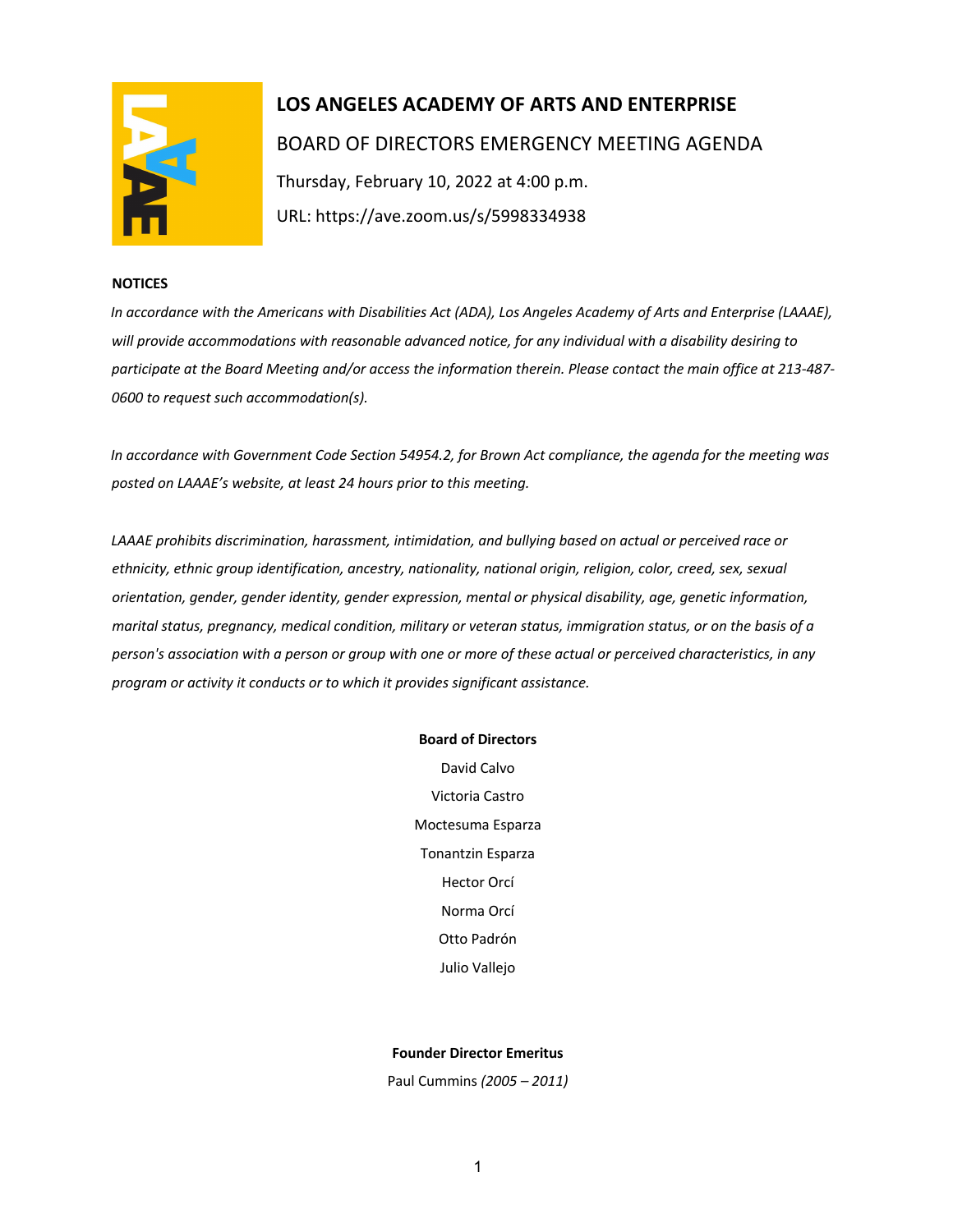## **AGENDA**

- 1. Welcome Call to Order Roll Call Establish Quorum *(Action Item)*
- 2. Approval of Agenda *(Action Item)*
- 3. Adoption of Board Findings Pursuant to Government Code Section 54953(e)(1)(A).

Pursuant to Government Code Section 54953(e)(1)(A), the Governing Board finds as follows:

(1) a state of emergency exists in California (Proclamation of State of Emergency declared March 4, 2020) related to COVID-19; and (2) the County of Los Angeles Department of Public Health currently recommends measures to promote social distancing (LADPH Reducing Risk Guidance dated September 22, 2021.) Therefore, the Governing Board may conduct this meeting via teleconference pursuant to Government Code Section 54953(e).

- 4. Public Comment on Agenda or Non-Agenda Items *(Non-Action Item)*
- 5. Approval of Previous Meeting Minutes *(Action Item)*
- 6. Consent Agenda *(Action Item)*
	- a. Adoption of revised Local Wellness Policy
	- b. Adoption of 2020-2021 Audit Management Representation Letter
	- c. Alternative Format Request Plan Department of Health Care Services PPL No 21- 017
	- d. Adoption of Employer's Quarterly Federal Tax Return Q3 941 2021
	- e. Adoption of Employer's Quarterly Federal Tax Return Q4 941 2021
	- f. Adoption of SMAA Reimbursement Warrant for Fiscal Year 19-20 Q3
	- g. Adoption of PowerSchool PD+ License and Subscription
	- h. Adoption of revised Vendor Certifications
- 7. New Business *(Action Items)*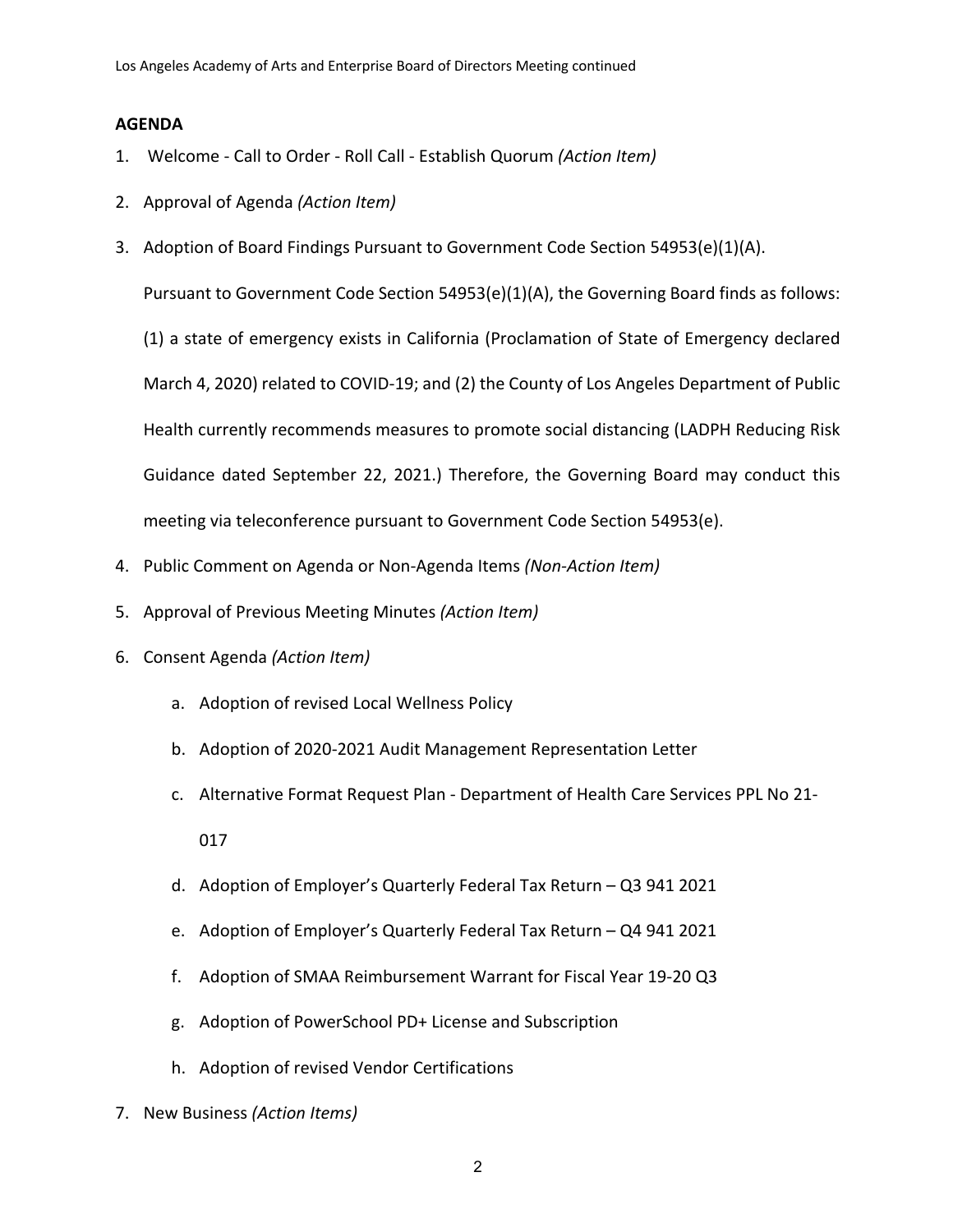- a. Approval of Financial Reports
	- i. Balance Sheet (December 2021)
	- ii. Income Statement (December 2021)
	- iii. Budget to Actuals (December 2021)
	- iv. Cash Flow (December 2021)
	- v. Check Register (December 2021)
	- vi. Bank Reconciliations (December 2021)
- b. Pursuant to Section 52061 of the CA EC; and Section 124(e) of AB 130: 2021-22 LCAP

Supplement; Mid-year Outcome data related to metrics from the 2021-22 LCAP; and

Mid-year Expenditures & implementation data on all actions of the 2021-22 LCAP;

Update on the Budget Overview for Parents

- c. Discussion and potential action regarding Potential Proposition 39 Over-Allocated Space Reimbursement Obligation
- d. Discussion and potential action regarding Proposition 39 2022-23 Preliminary Proposal
- e. Adoption of Audit Report for the Year End 6-30-2021
- 8. Principal Update *(Non-Action Items)*
	- a. Enrollment Update
	- b. Academic Update
	- c. Arts Update
	- d. Students on Month
		- i. Empathy: Luis Pascual; Manuel Tabriz